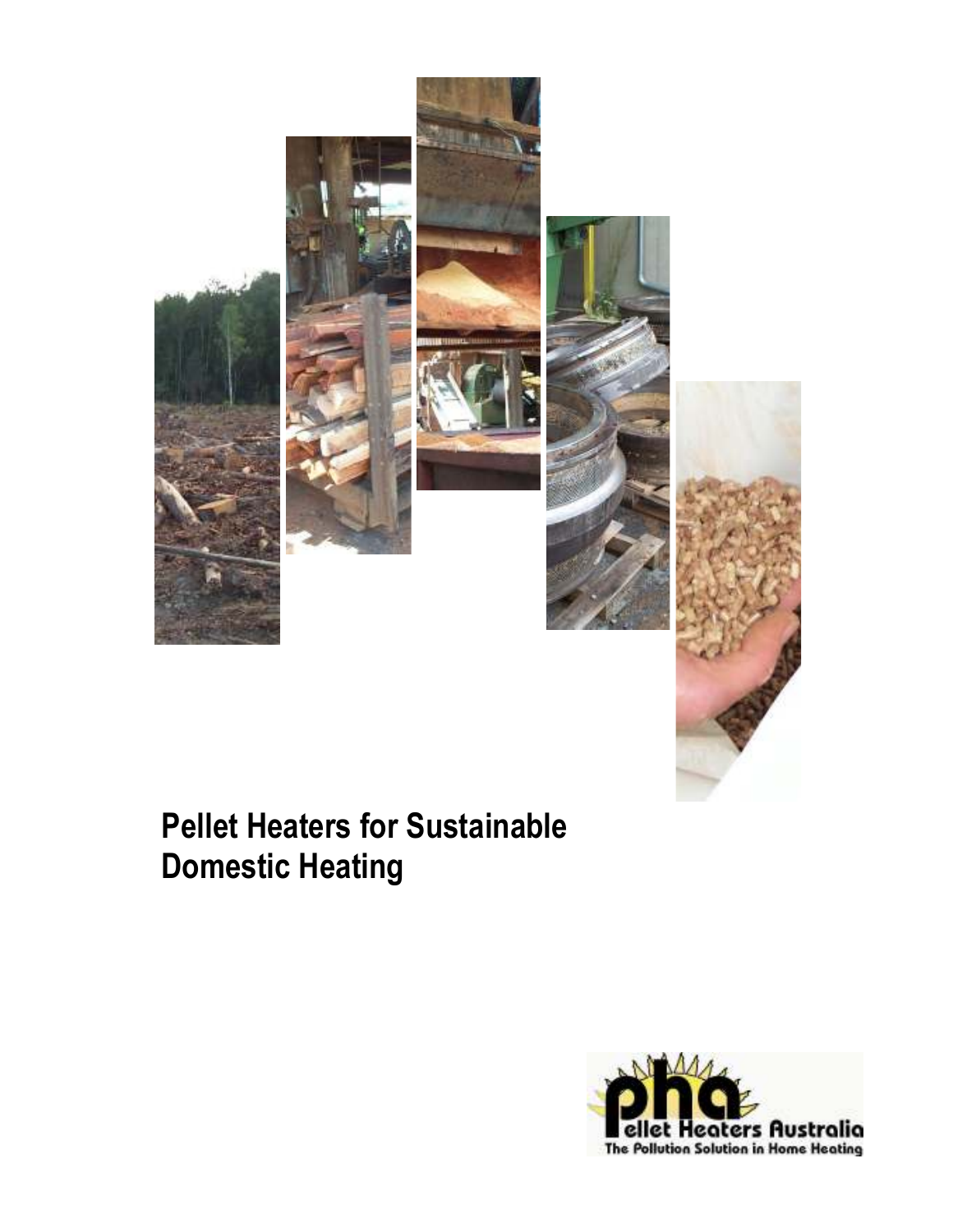#### **Introduction**

The issue of climate change is forcing society to 'decarbonise' the economy, with new solutions required for energy, transport and land management. The use of renewable energy is essential if greenhouse gas reduction targets are to be met. One such source of renewable energy is biomass – most commonly recognised as wood. Biomass removes carbon from the atmosphere during its growth phase (photosynthesis plus sunlight and water converts carbon dioxide into plant material and oxygen), creating a carbon neutral balance when the biomass is used as an energy source.

The most common form of renewable biomass use is wood for domestic heating and cooking. Open fireplaces and slow combustion stoves are most commonly utilised to burn wood for heating. Although being a renewable source of energy, these types of heaters contribute to a wood-smoke problem which increases fine particles in the air, resulting in possible ill health effects among residents. Improvements in air quality, including a reduction in wood-smoke, is currently a high priority with government at all levels.

Alternative heaters which run on fuels such as gas and electricity can overcome the wood-smoke problem through their operation with much lower localised particulate emissions. However, these forms of heating use fossil fuels that directly contribute to global warming.

A solution is required that uses wood as a renewable fuel source, and at the same time has lower particulate emissions. Pellet heating systems are a relatively new technology that shows strong potential in being able to use renewable fuel (pellets) while achieving particulate emission levels comparable to that of natural gas.

Warnken ISE has been commissioned to investigate and summarise the characteristics and emissions of pellet heaters. This paper presents wood pellet heaters as a sustainable approach to home heating. It compares emissions of pellet heaters to that of wood fires and natural gas.

This paper also highlights the importance of specifically excluding pellet heaters from legislative action to ban wood fires in urban and suburban areas, which produce significantly higher levels of pollution in the form of particulates, greenhouse gases, and carbon monoxide.

# **Pellet Heaters**

Pellet heaters (also called pellet stoves) are relatively new to the Australian market, however they are well established in Europe, North America and increasingly in New Zealand.

Pellet heaters use 'pellets' as a fuel source (see Figure 1), which are generally manufactured from sawdust and wood shavings from sawmills, although corn pellets are common in USA and pellets can also be made from a variety of other agricultural residues including nutshells. Pellet fuel is generally standardised and substantially more uniform in composition than traditional firewood. Pellets are dry, which means they have a greater energy value than 'green' wood and generally only use the naturally occurring resins in wood as binders to hold the pellets together, which means no chemical additives.



*Figure 1 – Wood pellets manufactured by Pellet Heaters Australia are a dry, safe, and clean burning fuel manufactured from sawmill residues.*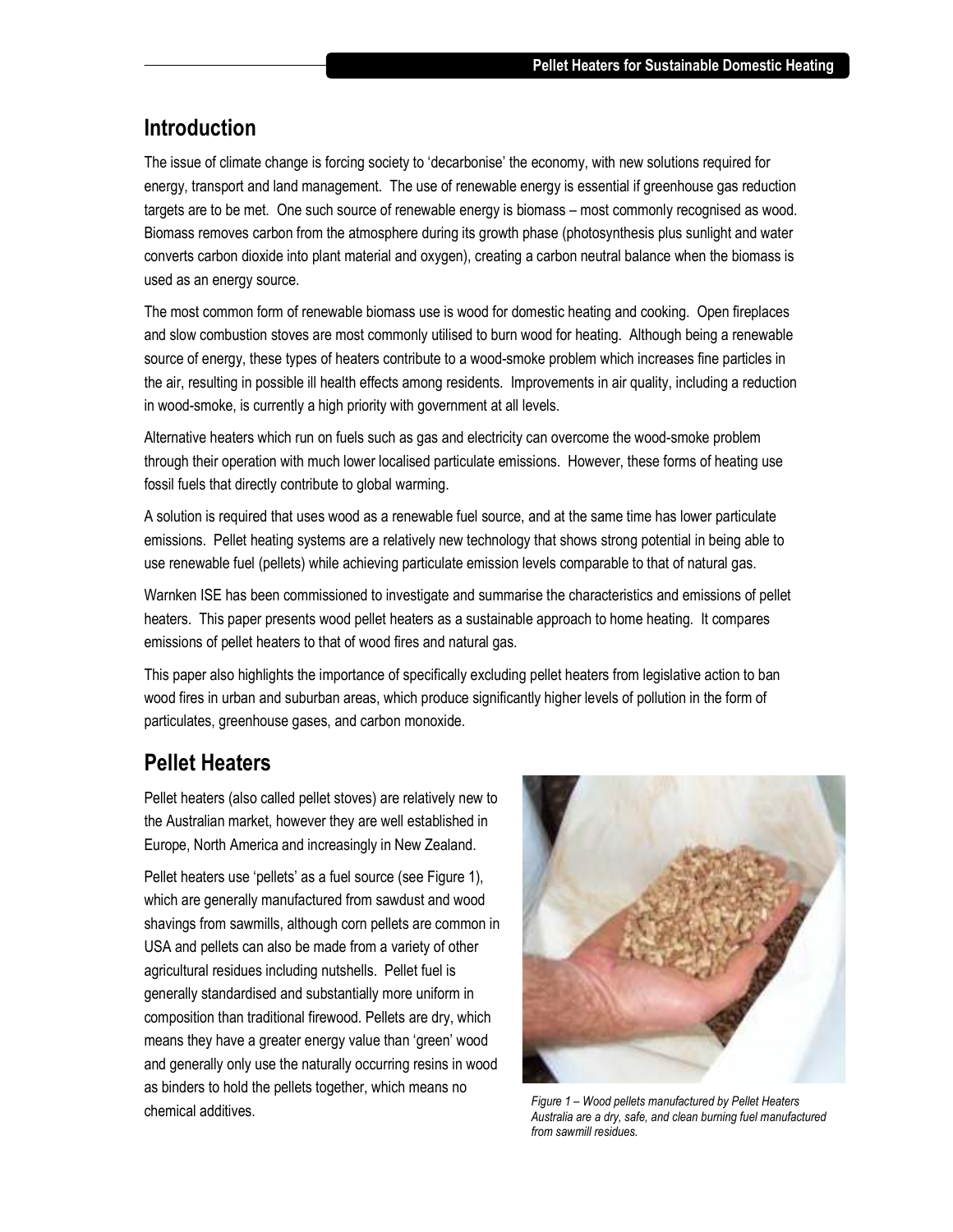Pellet heaters operate under controlled conditions without the need for constant refuelling and without any visible wood smoke. Pellets are automatically fed in a controlled manner to the combustion chamber (see Figure 2 for a schematic of the pellet heater operation). In a stand-alone space heater, the fuel pellets are generally stored in a hopper within the heater. Electronic controls feed pellets via an auger into the combustion zone where the heater delivers radiant and convective heat with an electrically assisted fan, similar in operation to a small blast furnace. Importantly the pellets are fed through an under-grate system, which ensures optimal combustion conditions including a high air to fuel ratio with higher burn temperatures, producing cleaner and more efficient combustion.

Efficiencies of pellet heaters range from 70%-95%, and are independent of operator skill, making the efficiencies simple to achieve for the owner. Particulate emissions from pellet heaters are also much lower than other forms of wood heating. Comparative emissions from heating options are given in Table 1. An example of a pellet heater is shown in Figure 2.<sup>1</sup>

Some of the drivers for increased use of pellets include reducing air pollution, resource recovery, and sustainability considerations. Using sawdust and wood shavings from sawmills as a value added 'carbon neutral' pellet fuel for home heating, reduces the demand for firewood and delivers space heating to homes more cleanly than by using firewood.

## **National and International Usage of Pellet Heaters**

The pellet industry is relatively new in Australia compared with other countries, suggesting a significant potential for further uptake of the technology. The pellet industry in Europe and North America have been established for around 10 and 20 years respectively and New Zealand is also a few years ahead of Australia.

2006 saw 150,000 new pellet heaters installed across the US, taking the US demand for pellets in the heat market up to 1.4 million tonnes. In the same year



*Figure 2 – Schematic diagram of a standard pellet heater. Labels: 1. High temperature paint 2. Auger 3. Flame monitor 4. Heat exchanger 5. Grate 6. Ash release 7. Igniter 8. Ash pan 9. Hopper.* 

demand for pellets used for heating in Europe reached an all time high of 3 million tonnes; the nations demanding the highest volume of pellets were Sweden, Italy, Germany, Denmark and Austria<sup>2</sup>.

Increasing recognition in Australia of pellet heaters as a cleaner heating alternative is evident from The Solid Fuel Heater Buy Back Program<sup>3</sup> (2003 – December 2007) run by the Roads and Traffic Authority NSW in conjunction with the Southern Sydney Regional Organisation of Councils (SSROC). The program offers one off rebates of \$500 to ratepayers from the Botany Bay, Canterbury, Hurstville, Marrickville and Rockdale local government areas, to replace existing older style wood heaters, open fireplaces, and pot-belly stoves with cleaner heating

*3 Southern Sydney Regional Organisation of Councils (SSROC), 2003, The Solid Fuel Heater Buy Back Program, accessed at http://www.ssroc.nsw.gov.au/uploads/documents/buyback%20application%20form.pdf. Link checked October 2007.* 

l

*<sup>1</sup> Country Hearth and Fireplace, accessed at www.countryhearth.ca/whitfield.html, accessed October 2007.* 

*<sup>2</sup> Christian Rakos, proPellets Austria, 2007, Recent developments in European pellet markets, Intl. Conference "Pellets for Bioenergy: addressing the challenges", Utrecht, accessed at http://www.aebiom.org/IMG/pdf/Rakos.pdf. Link checked October 2007*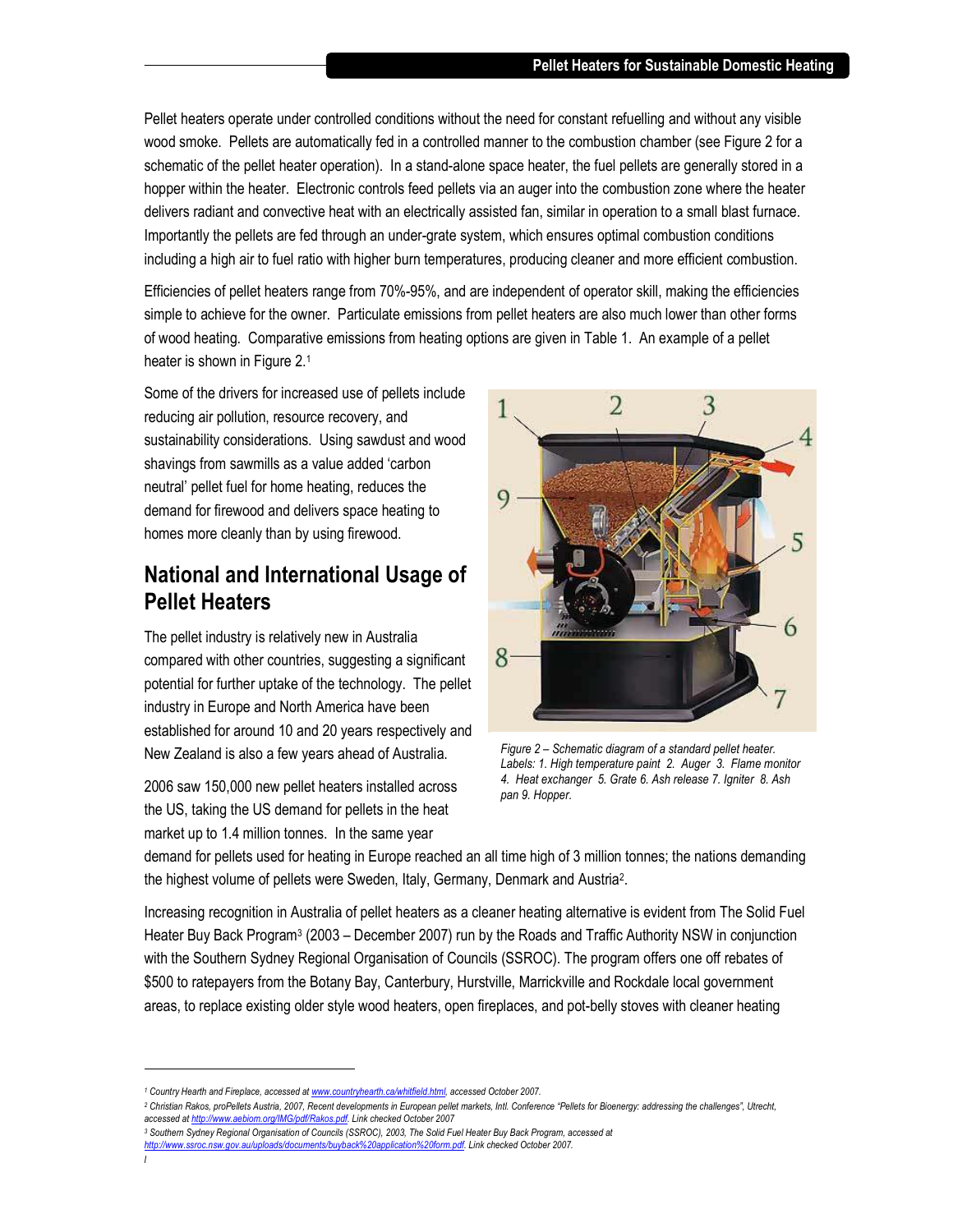alternatives. Pellet heaters were not only included in a list of available alternatives to residents, but were more importantly given a better environmental performance review than both gas and electric forms of heating.

Australia's first dedicated wood pellet production plant was established by Pellet Heaters Australia at Woodburn (NSW). It is capable of producing 1,500 tonnes of pellets annually,<sup>4</sup> using saw mill residues from plantation timbers, which are immediately regrown once harvested.

#### **Emission Comparisons**

l

Some wood heating systems give rise to significant fine particle emissions, which cause a wood-smoke problem for neighbours and contribute to increased levels of particulates in the air throughout the town or city. Traditional wood heaters and slow combustion wood heaters are capable of showing good results, but they are highly dependent on a variety of factors. Factors known to influence the amount and composition of emissions include:

- − fuel properties. These include the fuel species, it's calorific value, density, and water content
- − fuel loading , for example log size and spacing, volume of chamber used, and chamber temperature design and mode of operation, including airflow rates, frequency of loading, and the method of kindling
- − geographic factors including altitude may also be important, although less so for Australia than other countries with greater populations living at high altitudes.

Due to the fact that so many variations of the basic independent variables are possible in homes, no single test methodology can realistically hope to fully capture the whole range of elements that might constitute "typical" operation. Unfortunately this complicates comparisons of test results and the evaluation of test results against standards that are written around different test methods.<sup>5</sup> Table 1 provides a comparison and summary of the emissions of pellet heaters to that of open wood fires, closed wood fires (slow combustion), and natural gas heaters on a gram of emissions per kg of fuel used basis.<sup>6</sup>

Particular matter emissions are measured using PM<sub>10</sub> nomenclature. This number refers to particles with an aerodynamic diameter less than 10 microns.  $PM_{10}$  emissions are also sometimes referred to as inhalable particles, and have been shown to have short-term and long-term adverse impacts on health. Short-term effects include eye, nose and throat irritations with particular difficulties for asthmatics, while long-term effects include an increased risk of heart and lung disease.<sup>7</sup>

As seen in Table 1, particulate emissions for pellet heaters are 0.3-1 grams of emissions per kilogram of fuel used (g/kg), an average of nearly six times lower than when compared to the current emission standard AS/NZS4013:1999 of up to 4.0g/kg allowable for slow combustion heaters. This is a marked improvement in emissions compared to traditional wood fires. Pellet heaters produce comparable amounts of particulates to that of natural gas heaters in many applications. (Note that in all tests of fuels and emissions there are variations according to appliance use, elemental composition of fuel, testing conditions and operating conditions (lab versus 'real life'). However the overall order of emission profiles is generally consistent across the literature surveyed, with open fires having the most particulate emissions, followed by enclosed wood burners, and then pellet heaters and natural gas, with pellet heaters closer to natural gas than to enclosed wood burners.)

*<sup>4</sup> Bioenergy Australia, 2004, Januaray Newsletter, accessed at http://www.bioenergyaustralia.org/newsletters/Newsletter21\_Jan04.pdf. Link checked October 2007. 5 Environment Australia, 2002, Technical Report No. 5: Emissions from Domestic Solid Fuel Burning Appliances, accessed at http://eied.deh.gov.au/atmosphere/airquality/publications/report5/chapter8.html, October 2007* 

*<sup>6</sup>* For a comprehensive list of wood emission studies we refer the reader to a report by J. Houck and D. Broderick, August 2003, titled "Compilation of Residential Wood Combustion Surveys and Related Studies", available at *http://www.omni-test.com/publications/Comp2.pdf. Link checked October 2007*.

*<sup>7</sup> Markos J. 2004, Australian Lung Foundation. Transcript of 'The 7.30 report' for 09/06/2004, accessed at www.abc.net.au/7.30/content/2004/s1128403.htm, October 2007.*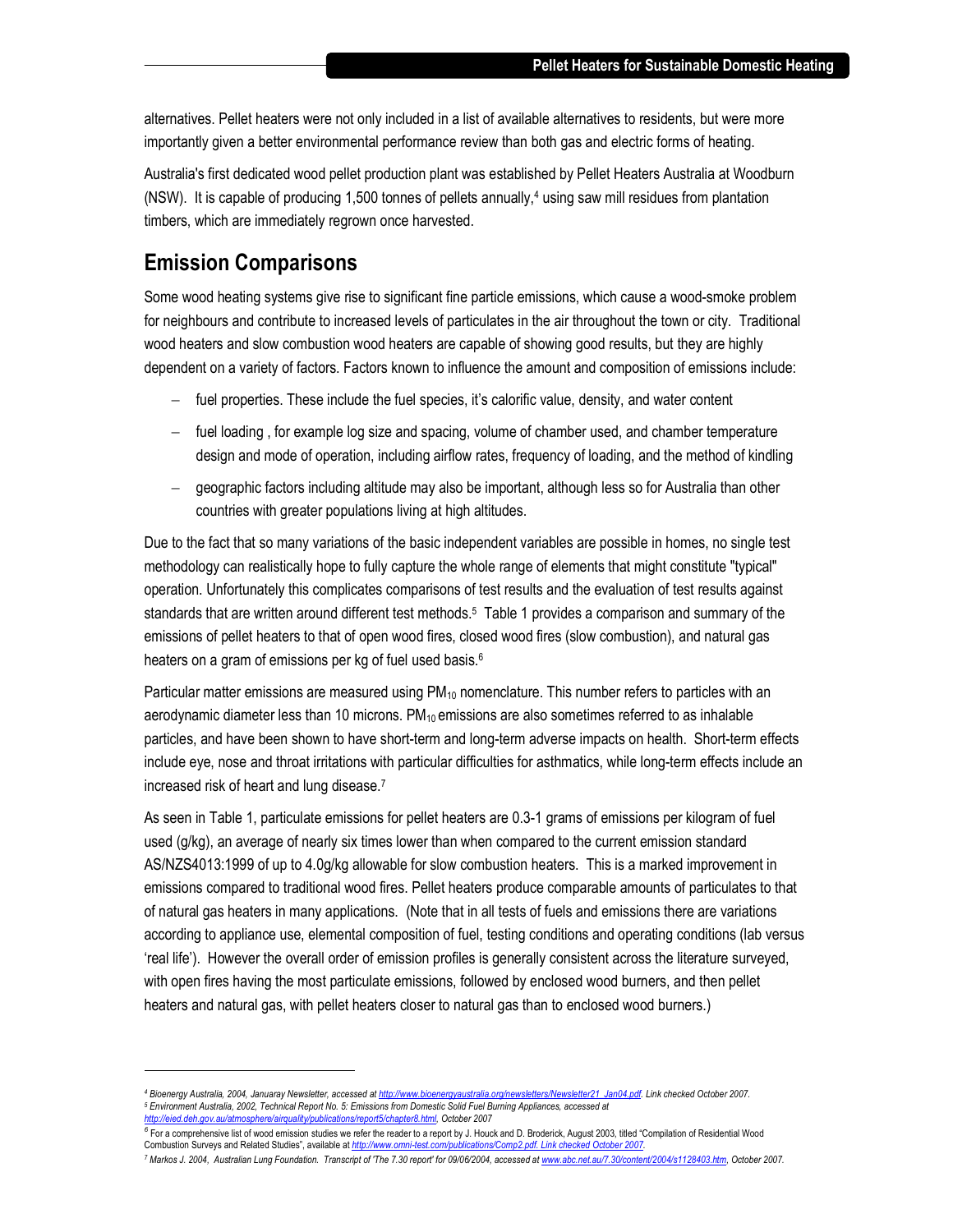| Table 1 – Comparisons of emissions between types of heating |                   |                                       |                            |                          |
|-------------------------------------------------------------|-------------------|---------------------------------------|----------------------------|--------------------------|
| Source                                                      | Open Wood<br>Fire | <b>Enclosed Wood</b><br><b>Burner</b> | Natural Gas<br>Heaters $8$ | Pellet<br><b>Heaters</b> |
| PM <sub>10</sub> Particulate Emissions (g/kg)               | $9 - 179$         | $0.5 - 12^{13}$                       | $-0.6810$                  | $0.3 - 1.011$            |
| Gas Emissions <sup>11</sup> (g/kg):                         |                   |                                       |                            |                          |
| CO <sub>2</sub> 12                                          | $\mathbf 0$       | $\mathbf{0}$                          | 2500                       | 0                        |
| SO <sub>x</sub>                                             | 0.2               | 0.2                                   |                            | 0.2                      |
| NO <sub>x</sub>                                             | 1.4               | $0.5 - 1$                             | 1.5                        | $1.0 - 5.213$            |
| CO                                                          | 68                | 34-98                                 | 0.2                        | 4.4411-15                |

In regard to carbon emissions  $(CO<sub>2</sub>)$ , the burning of wood is carbon neutral, provided that forest resources are being managed and harvested in a sustainable practice – such as the use of sawmill residues from plantation timber. As trees grow they sequest carbon in into their wood structure, through the exchange of carbon dioxide for oxygen with the atmosphere. When trees die and decompose, the carbon is relased to the atmosphere and soil through decomposition, maintaining a net neutral carbon balance in terms of the contribution to greenhouse gas concentrations in the atmosphere. Similarly, when wood is used as a fuel the stored carbon is returned to the atmosphere, largely through carbon dioxide and other gases, and the same natural carbon cycle is maintained.<sup>14</sup>

#### **Addressing the Environmental and Health Impacts of Wood Smoke**

The problem of particulate pollution in densely populated areas is increasing. Although wood heaters (such as slow combustion heaters) are capable of being operated efficiently, this is rarely the case because of operational issues such as wet fuel, overloading, incorrect air balances and low temperatures of combustion. As such, a large factor contributing to particulate pollution is wood smoke produced by traditional wood fire heaters and open fire places. In order to combat the wood smoke problem and reduce ill health effects caused by wood smoke, changes need to be made to these heating systems.

However the solution must be both sustainable and with a low environmental impact. Banning wood as a fuel source and turning to gas and electricity heating systems is not a long term sustainable solution because of the greenhouse impact of fossil fuels.

#### **Wood itself is not the cause of the problem. The problem is the lack of efficient methods of wood burning and proper operation of wood burners.**

Wood is a superior sustainable resource with long term benefits to the environment when used as a sustainable and renewable source of energy. As such, innovations to wood burning technology need to be continuously developed. One such technology developed in recent times is pellet heaters. Pellet heaters have many

l

*<sup>8</sup> Natural gas heaters include convection heaters, flame (enclosed) heaters, radiant heaters, and gas fired central heaters.* 

<sup>9</sup> *Houch, J. Air emissions from residential wood combustion, accessed at http://www.omni-test.com/publications/Air%20Emissions%20from%20RWC.pdf, October 2007.*

*<sup>10</sup> This figure is based on 1.18 kg PM10 emissions from the production of 100GJ energy from natural gas combustion. A natural gas energy density of 55,600 kJ/kg, and combustion efficiency of 90% were assumed for the conversion calculations.* 

*Data obtained from: Dinca C., Rousseaux P., Badea, A., 2007, A life cycle assessment of the natural gas used in the energy sector in Romania, Journal of Cleaner Production, 15, p.1451-1462, accessed at www.sciencedirect.com. Access date October 2007.*

<sup>11</sup> *Warm Homes Technical Report: Detailed Study of Heating Options in New Zealand Phase 1 Report, Ministry for the Environment (Manatu Mo Te Taiao),Wellington, New Zealand, 2005, accessed at http://www.mfe.govt.nz/publications/energy/warm-homes-heating-options-phase1-nov05/warm-homes--heating-options-phase1.pdf, October 2007 <sup>12</sup>Burning wood can be considered as carbon neutral provided that forest resources are being managed and harvested in a sustainable practice.* 

<sup>&</sup>lt;sup>13</sup> Note that this is a relatively high level, but it is based on the only available data (Scott A, Gunatilaka M. 2004. 2002 Christchurch Inventory of Emissions to Air. Environment *Canterbury: Christchurch.). Scott uses data derived from work carried out in 1998, which may well overstate the level of NOx emissions from a current model pellet fire. <sup>14</sup> Seacoast NRG, 2007, Is burning wood really carbon neutral?, accessed at http://www.seacoastnrg.org/2007/01/30/is-burning-wood-really-carbon-neutral/. Link checked October 2007.*